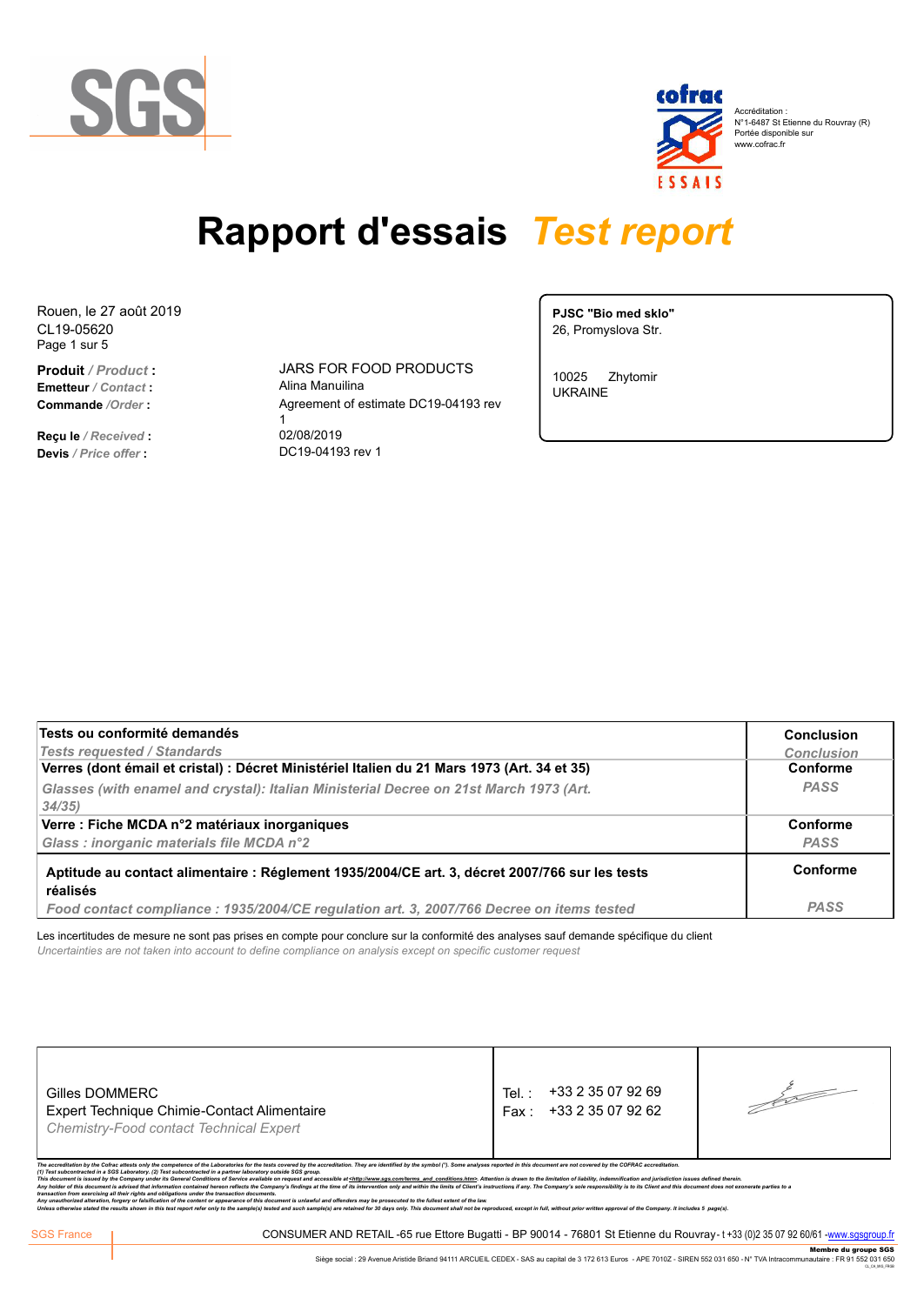



Description : Jars for food products *Description :Jar for food products*

Matériaux au contact : Verre *Foodcontact materials : Glass* 

Début des essais / *beginning of tests* : 06/08/2019 Fin des essais / *end of tests* : 21/08/2019

### **Ratio [area (dm²) / volume (ml)] for overall migrations: 1.66dlm²/170ml**

Lavage de l'article avant test / *pre-wash article before test* : OUI / *YES* (selon demande client / *according to client request*) Eau distillée

The accrediation by the Corinz attests only the competence of the Laboratories for the tests covered by the accreditation. They are identified by the symbol ("). Some analyses reported in this document are not covered by t

only ne competence or ne Laboratores for the ests covered by une successible architectum. Inty are neurated by the symbol ( ), some analyses reported in this countermal entrol covered by the UN-AND statements of the consta Any holder of this document is advised that information contained hereon reflects the company's findings at the time of its intervention only and within the limits of Client's instructions if any. The Company's sole respon

Any mauthorized alteration, forger or faisfication of the content or appearance of this document is unlawful and offenders may be prosecuted to the fullest extent of the law<br>Unless otherwise stated the results shown in thi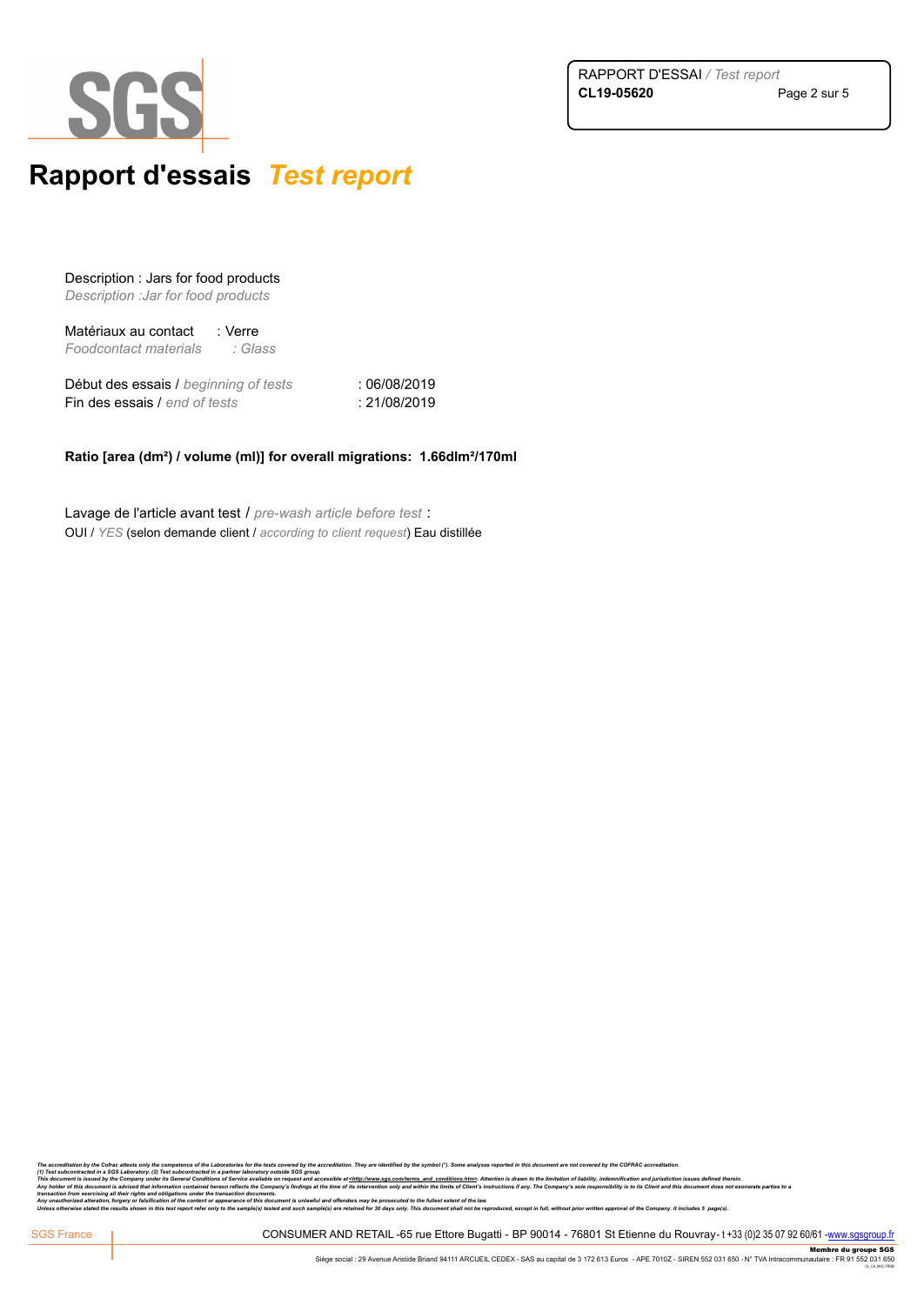

#### **Migration du Plomb et du Cadmium dans les articles en verre (objet remplissable) - Catégorie 2 (x4 articles) (°)(R)**

**Lead and Cadmium release in glass items (cat.2) x4 articles (°)(R)** 

inspiré de ISO 6486-1 -24h 22°C AAc.4% -Fiche DGCCRF matériaux inorganiques +dosage ICP/MS

|                                            |                | CL19-05620.001                              |  |
|--------------------------------------------|----------------|---------------------------------------------|--|
|                                            |                | SODA LIME GLASS -<br><b>INTERIOR OF JAR</b> |  |
|                                            | <b>Limites</b> | <b>Résultats</b>                            |  |
|                                            | Limits         | <b>Results</b>                              |  |
| Cadmium (résultat 1)<br>Cadmium (result 1) | $< 0.3$ mg/l   | <0,0025 mg/l                                |  |
| Cadmium (résultat 2)<br>Cadmium (result 2) | $< 0.3$ mg/l   | <0,0025 mg/l                                |  |
| Cadmium (résultat 3)<br>Cadmium (result 3) | $< 0.3$ mg/l   | <0,0025 mg/l                                |  |
| Cadmium (résultat 4)<br>Cadmium (result 4) | $< 0.3$ mg/l   | <0,0025 mg/l                                |  |
| Plomb (résultat 1)<br>Lead (result 1)      | $< 4$ mg/l     | $< 0,01$ mg/l                               |  |
| Plomb (résultat 2)<br>Lead (result 2)      | $<$ 4 mg/l     | $< 0.01$ mg/l                               |  |
| Plomb (résultat 3)<br>Lead (result 3)      | $<$ 4 mg/l     | $\sqrt{0,01}$ mg/l                          |  |
| Plomb (essai 4)<br>Lead (result 4)         | $< 4$ mg/l     | $< 0.01$ mg/l                               |  |
| Conclusion<br>Conclusion                   |                | Conforme<br>Pass                            |  |

The acrediation by the Content attacts only the competence of the Laboratories for the test covered by the symbol ("). Some analyses reported in this document are not covered by the COFRAC accrediation. Include to the symb

Any mauthorized alteration, forger or faisfication of the content or appearance of this document is unlawful and offenders may be prosecuted to the fullest extent of the law<br>Unless otherwise stated the results shown in thi

CONSUMER AND RETAIL -65 rue Ettore Bugatti - BP 90014 - 76801 St Etienne du Rouvray- t +33 (0)2 35 07 92 60/61 -<mark>www.sgsgroup.fr</mark><br>Siège social : 29 Avenue Aristide Briand 94111 ARCUEIL CEDEX - SAS au capital de 3 172 613 E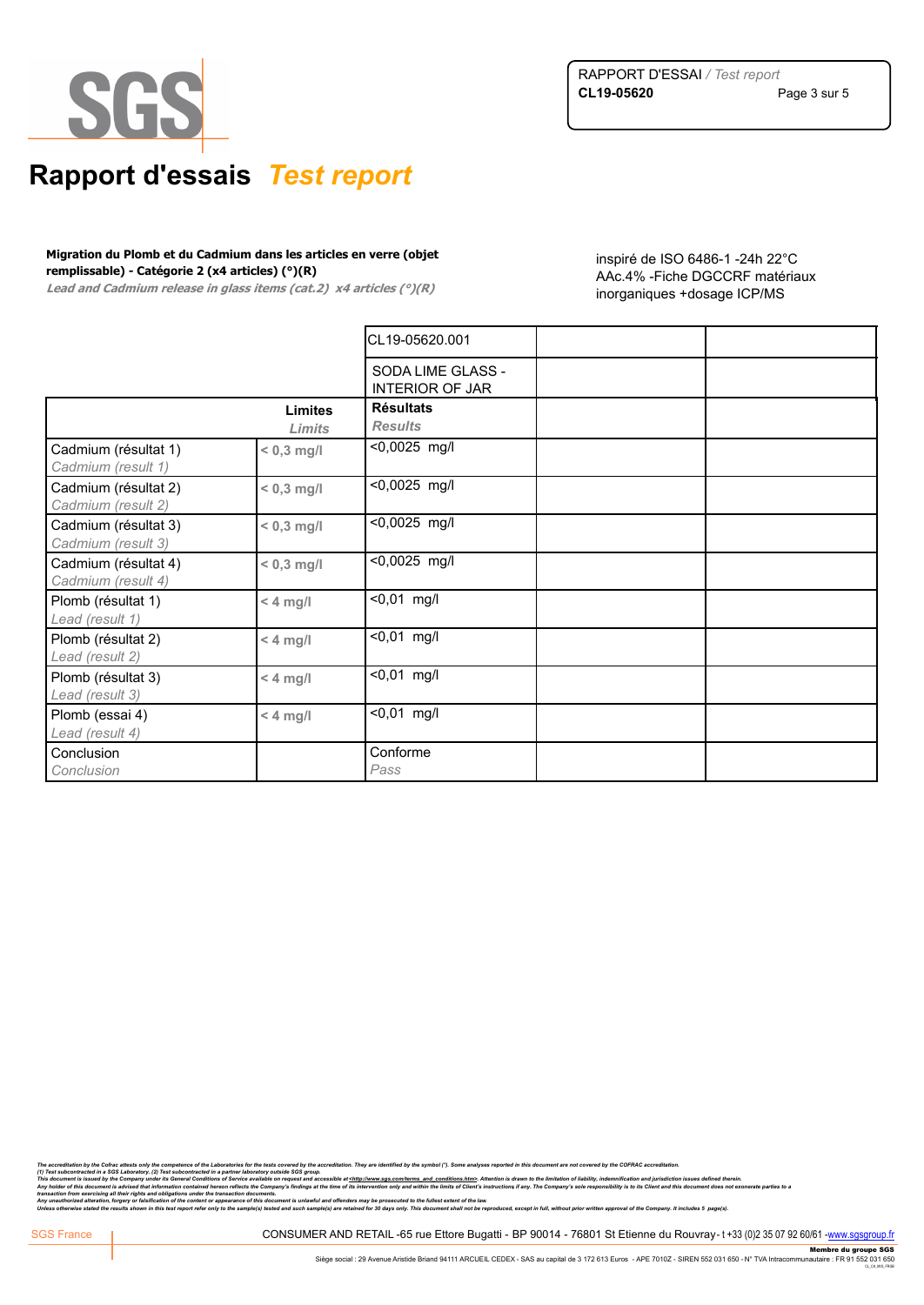

**Migrations spécifiques successives Al, Co et As sur 4 articles** 

**Successive Al, Co, As releases on 4 articles** 

24h 22°C (x3) AAc.4% - Fiche DGCCRF matériaux inorganiques + dosage par ICP/MS

|                                              |                          | CL19-05620.001                              |  |
|----------------------------------------------|--------------------------|---------------------------------------------|--|
|                                              |                          | SODA LIME GLASS -<br><b>INTERIOR OF JAR</b> |  |
|                                              | <b>Limites</b><br>Limits | <b>Résultats</b><br><b>Results</b>          |  |
| Aluminium - résultat 1<br>Aluminium result 1 | $< 1$ mg/kg              | <0,25 mg/kg                                 |  |
| Aluminium - résultat 2<br>Aluminium result 2 | $< 1$ mg/kg              | <0,25 mg/kg                                 |  |
| Aluminium - résultat 3<br>Aluminium result 3 | $< 1$ mg/kg              | $\overline{50,25}$ mg/kg                    |  |
| Aluminium - résultat 4<br>Aluminium result 4 | $< 1$ mg/kg              | $<$ 0,25 mg/kg                              |  |
| Cobalt - résultat 1<br>Cobalt result 1       | $< 0.02$ mg/kg           | <0,01 mg/kg                                 |  |
| Cobalt - résultat 2<br>Cobalt result 2       | $< 0.02$ mg/kg           | <0,01 mg/kg                                 |  |
| Cobalt - résultat 3<br>Cobalt result 3       | $< 0.02$ mg/kg           | <0,01 mg/kg                                 |  |
| Cobalt - résultat 4<br>Cobalt result 4       | $< 0.02$ mg/kg           | <0,01 mg/kg                                 |  |
| Arsenic - résultat 1<br>Arsenic result 1     | $< 0.002$ mg/kg          | <0,002 mg/kg                                |  |
| Arsenic - résultat 2<br>Arsenic result 2     | $< 0.002$ mg/kg          | $\overline{0.002}$ mg/kg                    |  |
| Arsenic - résultat 3<br>Arsenic result 3     | $< 0.002$ mg/kg          | $\overline{0,002}$ mg/kg                    |  |
| Arsenic - résultat 4<br>Arsenic result 4     | $< 0,002$ mg/kg          | <0,002 mg/kg                                |  |
| Conclusion<br>Conclusion                     |                          | Conforme<br>Pass                            |  |

### **Mesure de migration globale (Méthode : EN 1186)**

**Overall migration test (Method : EN 1186)**

The accrediation by the Corinz attests only the competence of the Laboratories for the tests covered by the accreditation. They are identified by the symbol ("). Some analyses reported in this document are not covered by t

only the complement of the Laboratories for the tests covered ty he applement on the present of the symbol ("). Some analyses reported in this document are not covered by the v.v.r.v.s. ecreatianous and the effect of the c

Any holder of this document is advised that information contained hereon reflects the company's findings at the time of its intervention only and within the limits of Client's instructions if any. The Company's sole respon

Any mauthorized alteration, forger or faisfication of the content or appearance of this document is unlawful and offenders may be prosecuted to the fullest extent of the law<br>Unless otherwise stated the results shown in thi

CONSUMER AND RETAIL -65 rue Ettore Bugatti - BP 90014 - 76801 St Etienne du Rouvray- t +33 (0)2 35 07 92 60/61 -<mark>www.sgsgroup.fr</mark><br>Siège social : 29 Avenue Aristide Briand 94111 ARCUEIL CEDEX - SAS au capital de 3 172 613 E